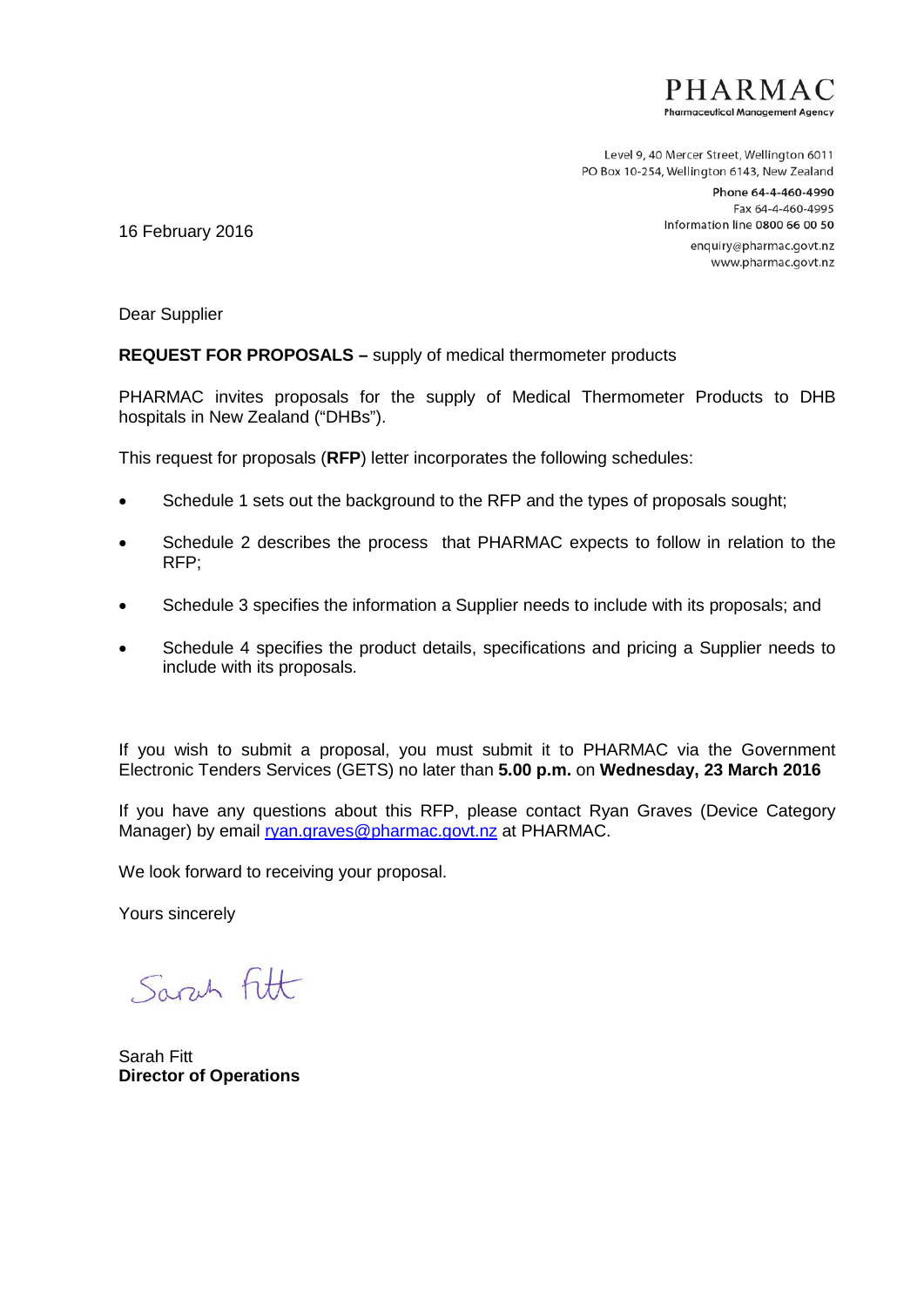### **Schedule 1: Medical Devices, background to RFP and types of proposals sought**

#### 1. **Medical Devices**

PHARMAC is interested in considering any proposal from suppliers of Medical Thermometers and associated products used to measure patient body temperature as described in Schedule 4.

#### 2. **Background to RFP**

In 2010, Cabinet decided that PHARMAC would assume responsibility for managing the assessment, standardisation, prioritisation and procurement of medical devices for the District Health Boards. In August 2012, Cabinet approved an accelerated plan for transitioning this work to PHARMAC. The goal of this decision is to help achieve national consistency in managing medical devices, improve transparency of decision-making and improve the cost-effectiveness of public spending to generate savings for re-investment into health.

PHARMAC sought feedback from stakeholders in May 2013 on a number of identified medical device categories to commence initial procurement work to generate benefits for the District Health Boards. The medical thermometer products category is one of the categories identified.

PHARMAC recognises that the use of medical devices touches a wide group of health professionals; therefore, during the initial procurement phase District Health Board hospitals will be permitted to purchase Medical Thermometer Products outside of the Pharmaceutical Schedule, however, they will be encouraged to utilise the Schedule as there will be benefits in choosing medical devices from nationally negotiated agreements.

PHARMAC intends to establish listing agreements with suppliers to gain the best price for Medical Thermometer Products that are required for use in the District Health Board hospitals. It is expected that medical devices subject to a listing agreement will be listed in the Schedule. It is also anticipated that multiple suppliers of equivalent products will be listed, where appropriate.

#### 3. **Types of Proposal Sought**

PHARMAC is willing to consider proposals for the supply of Medical Thermometer Products that may lead to a National Contract agreement and listing on the Pharmaceutical Schedule.

Schedule 3 specifies the information required from the Supplier that needs to be included with the proposal.

Schedule 4 provides specific details regarding the Medical Thermometer Products, and information regarding the requirement to complete a spreadsheet of details, product specifications and pricing relating to the Medical Thermometer Products.

For the avoidance of doubt this RFP is the only process PHARMAC expects to run prior to negotiation with Suppliers, in order to determine whether the Medical Thermometer Products are contracted and listed in the Pharmaceutical Schedule.

In the event a listing agreement is entered into with a Supplier and the Medical Thermometer Products are listed in the Pharmaceutical Schedule: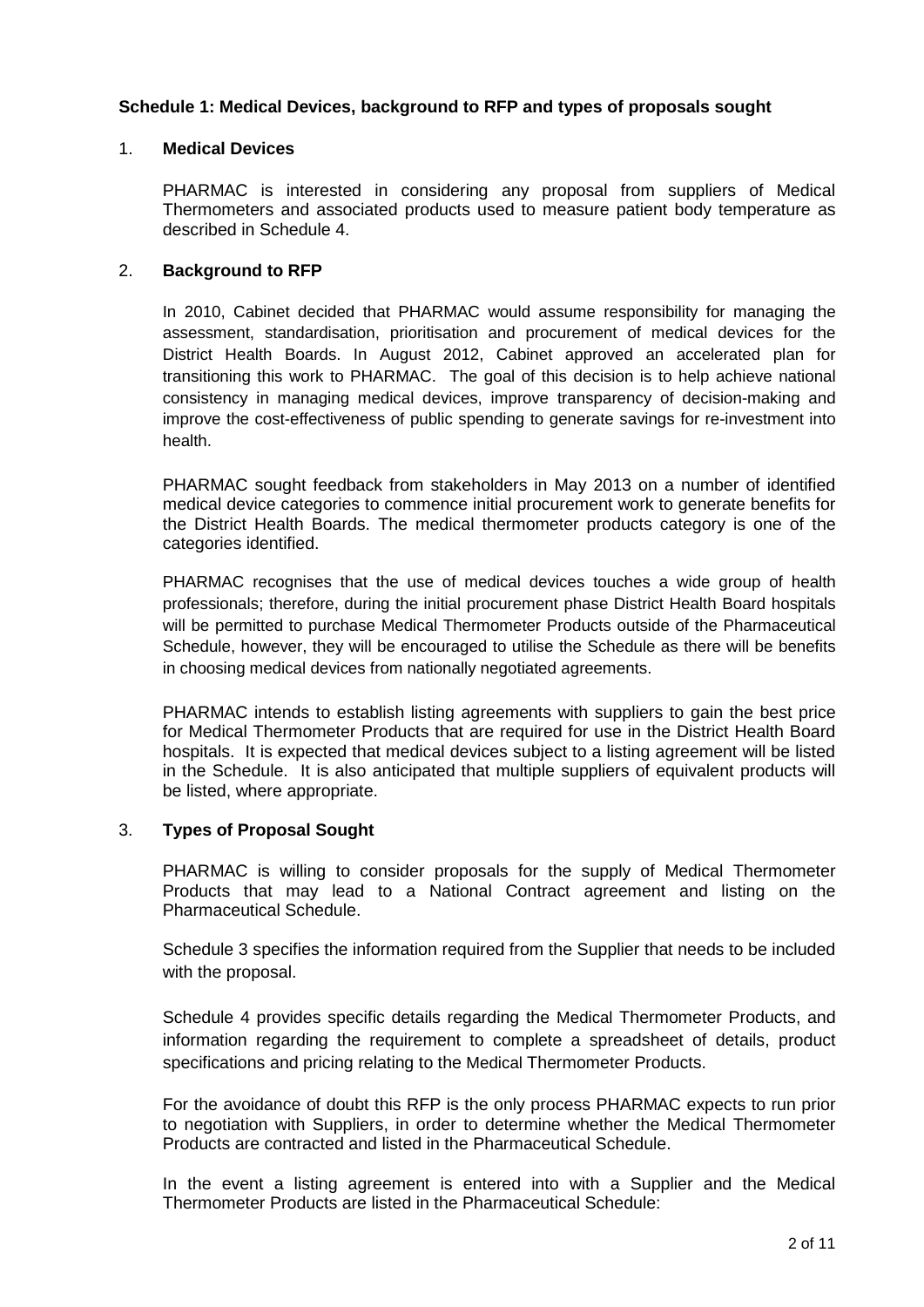- (a) the listing shall be non-exclusive and will include pricing and details of the Medical Thermometer Products;
- (b) it will be discretionary for District Health Board hospitals to purchase the Medical Thermometer Products from the nominated Submitter in particular, however where they do, DHBs will be expected to purchase under the national agreement;
- (c) PHARMAC will consider options with the Submitter including volume based discount arrangements, rebates and arrangements that guarantee listing in the Pharmaceutical Schedule for a set period of time;
- (d) PHARMAC may offer listing protection in the Pharmaceutical Schedule for a period of up to 3 years, meaning that PHARMAC will not enter any other arrangement with effect in that period that would result in the removal of the protected product from the Schedule; and
- (e) any resultant listing agreement will be between the Submitter and PHARMAC. DHBs will be able to purchase under the PHARMAC listing agreement, and will not be required to individually approve the agreement for it to come into effect.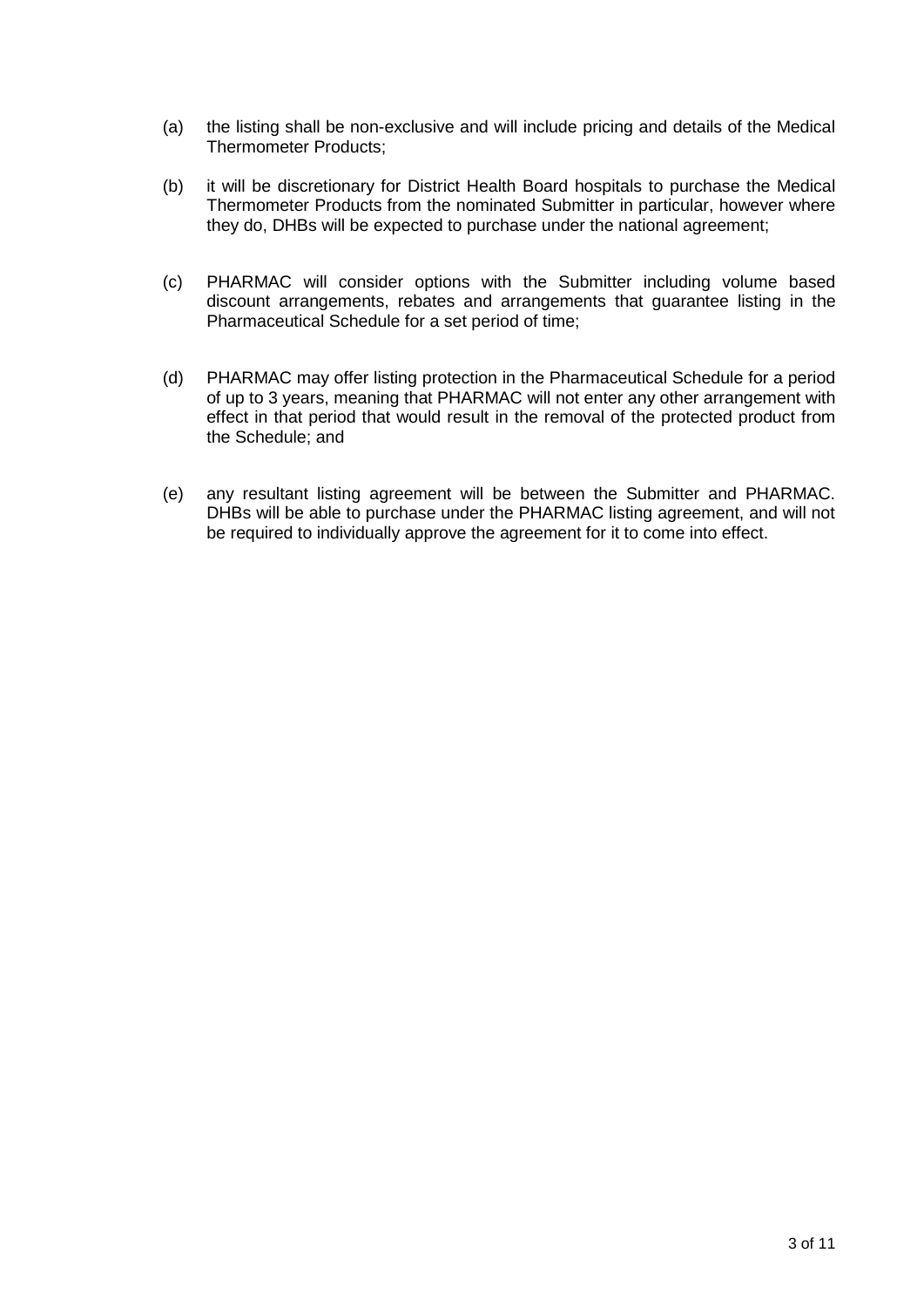## **Schedule 2: RFP process**

PHARMAC expects to follow the process set out below in the sequence indicated.

#### 1. **Submission**

- (a) Proposals must be submitted to PHARMAC via the Government Electronic Tenders Services (GETS).
- (b) Proposals must be submitted no later than 5.00 p.m. (New Zealand time) on **Wednesday, 23 March 2016**. Late proposals will only be considered at PHARMAC's discretion.
- (c) You cannot withdraw your proposal, once submitted, while the RFP process is continuing.
- (d) If you have any enquiries about this RFP you should contact Ryan Graves,<br>(rvan.graves@pharmac.govt.nz) or submit questions through GETS  $(rvan.araves@phantanac.qovt.nz)$ [\(www.gets.govt.nz\)](http://www.gets.govt.nz/).

#### 2. **Evaluation**

- (a) Following the deadline for submission, any proposals will be assessed by PHARMAC and PHARMAC will determine, at its sole discretion but in light of probity principles, whether to seek a National Contract in relation to the Medical Thermometer Products.
- (b) PHARMAC will evaluate proposals in light of its statutory objective which is "to secure for eligible people in need of pharmaceuticals, the best health outcomes that are reasonably achievable from pharmaceutical treatment and from within the amount of funding provided". In doing so it will be guided by the decision mechanism set out in PHARMAC's then current Operating Policies and Procedures (OPPs), as published on PHARMAC's website (www.pharmac.govt.nz), to the extent applicable. The information to be taken into account in applying the decision mechanism will include, in particular:
	- (i) any advice received from relevant clinicians and/or DHB staff; and
	- (ii) information provided by you in accordance with Schedule 3 of this document.
- (c) Each proposal will be evaluated on the basis that the price offered, the expenditure entailed, and any other terms included in the proposal, are the best that the supplier is able to offer. If you do not put forward your best terms you risk having your proposal excluded at the evaluation stage.
- (d) PHARMAC is not bound to select any proposal.

#### 3. **PHARMAC may request further information**

(a) PHARMAC may request such further information as it considers necessary from or about you for the purposes of clarifying or evaluating your proposal, including (but not limited to):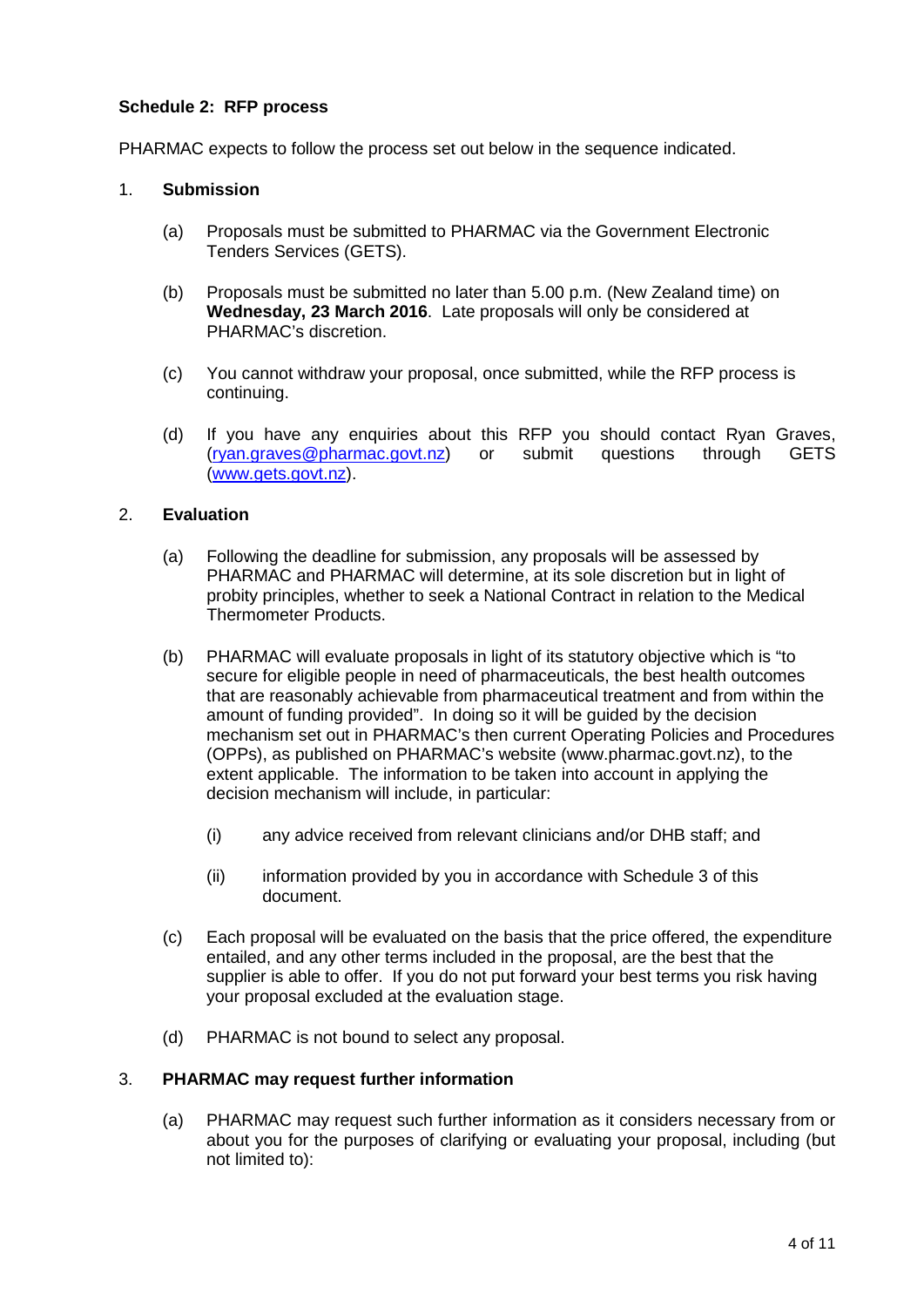- (i) product samples, in which case you must supply the requested sample within 10 business days of PHARMAC's request; and
- (ii) detailed information about your company structure, credit status and any other relevant company information.
- (b) If PHARMAC requests further information from or about you, it is not obliged to request the same or any other information from or about any other party, provided that in PHARMAC's judgment this would not be unfair to any other party.

#### 4. **Negotiation**

- (a) Following evaluation PHARMAC may negotiate with the submitter of proposals.
- (b) Negotiations will proceed on the basis that PHARMAC's standard terms and conditions for supply of medical devices, which are available on request from PHARMAC, will apply.
- (c) Given that PHARMAC expects your proposal to be the best you can offer, PHARMAC does not intend to initiate negotiation with you on price. However, PHARMAC does not exclude the possibility that the final price agreed will be different from the price put forward in your proposal, as a result of the impact that other negotiated terms may have on price.
- (d) PHARMAC may negotiate and enter into provisional agreement(s) with a preferred supplier(s) on whatever special terms, in addition to PHARMAC's standard terms and conditions, PHARMAC considers appropriate.
- (e) If PHARMAC and the supplier(s) are unable to reach a provisional agreement within what PHARMAC considers to be a reasonable time, PHARMAC may terminate those negotiations and negotiate with a different supplier(s).

#### 5. **Consultation and approval**

- (a) Any provisional agreement will be conditional on consultation with suppliers and other interested parties, to the extent PHARMAC considers consultation to be necessary or appropriate, and on Board approval (or approval by the Board's delegate acting under delegated authority).
- (b) PHARMAC will not consider any counter-offers received during consultation.
- (c) The provisional agreement and responses to consultation will be considered by PHARMAC's Board (or by the Board's delegate acting under delegated authority) in accordance with the decision mechanism in PHARMAC's then current OPPs.
- (d) The RFP process will be complete once PHARMAC has notified suppliers of either:
	- (i) the Board's or its delegate's decisions regarding the Medical Thermometer Products it will include on the Pharmaceutical Schedule; or
	- (ii) the termination of the RFP process.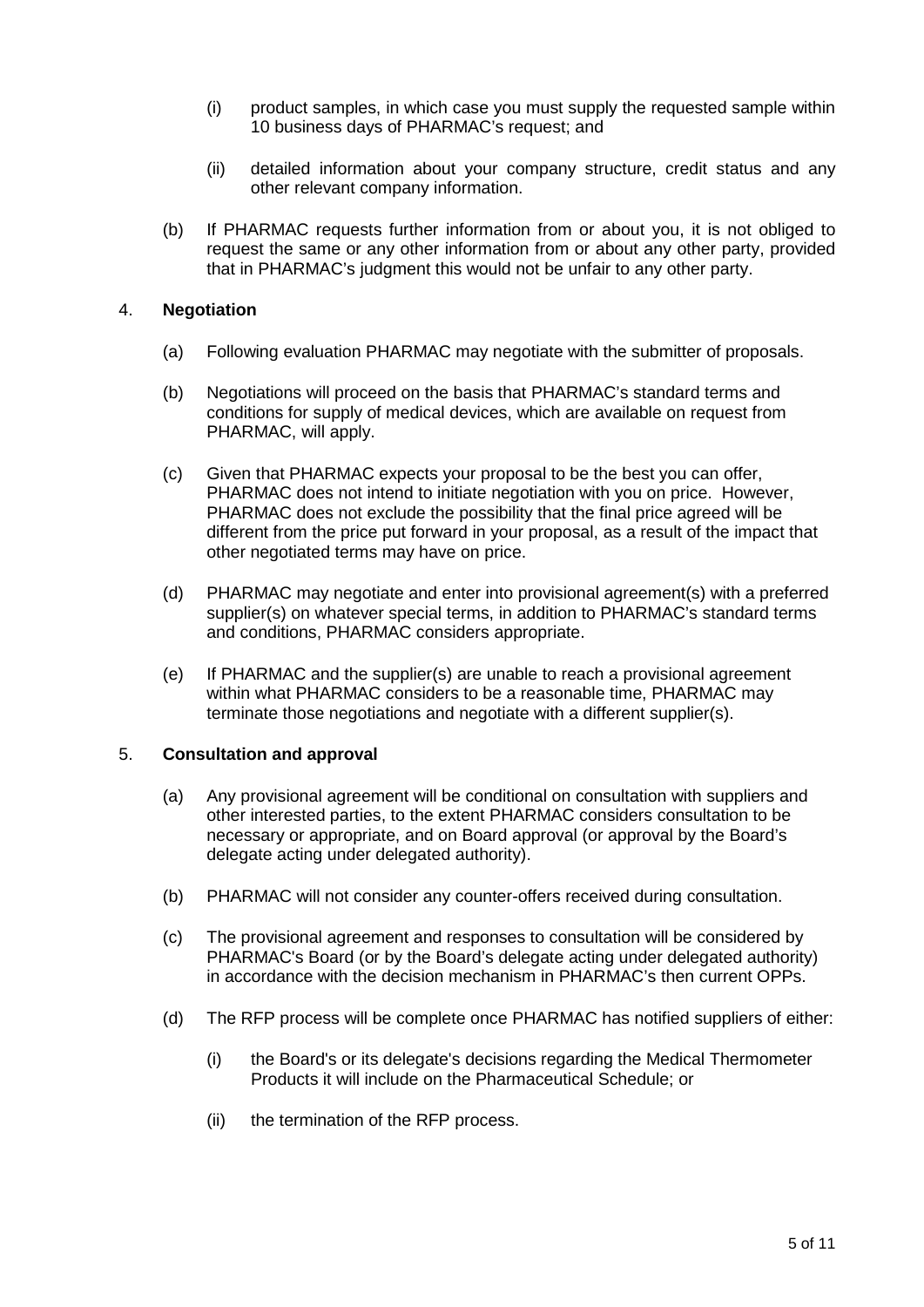#### 6. **Miscellaneous**

- (a) PHARMAC reserves the right:
	- (i) to make such adjustments to the above RFP process as it considers appropriate, at any time during the process, provided that it notifies suppliers affected by those changes;
	- (ii) not to accept any proposal;
	- (iii) to seek clarification of any proposal;
	- (iv) to meet with any supplier in relation to its proposal;
	- (v) to suspend this RFP process. For example, if during the RFP process (and before a provisional agreement is entered into) it becomes apparent to PHARMAC that further consultation is appropriate or required we may suspend the RFP process in order to consult. In this situation we may ask you to adapt and resubmit your proposal in light of consultation, or alternatively we may request that new proposals be submitted;
	- (vi) to terminate this RFP process at any time, by notifying suppliers who submitted proposals, and, following termination, to negotiate with any supplier(s) on whatever terms PHARMAC thinks fit; and
	- (vii) to re-advertise for proposals.
- (b) You must not initiate or engage in any communication with other suppliers in relation to the RFP, whether before or after submitting their proposal(s), until such time as a provisional agreement is accepted by PHARMAC's Board or the Board's delegate.
- (c) You must not at any time initiate any communication with PHARMAC's directors or officers, the Ministry of Health (including its operating unit Medsafe), the Minister of Health (or any Associate Ministers) or District Health Boards or advisors to PHARMAC, with a view to influencing the outcome of this RFP process.
- (d) You must pay your own costs for preparing and submitting your proposal.
- (e) Proposals are submitted in reliance on your own knowledge, skill, and independent advice, and not in reliance on any representations made by PHARMAC.
- (f) Your submission of a proposal will be taken as acceptance of the terms contained in this RFP. PHARMAC may exclude your proposal if you do not comply with any of the terms contained in this RFP.
- (g) This is an RFP and not a tender. Your proposal is not an offer capable of being converted into a contract for the supply of Medical Thermometer Products by PHARMAC's apparent acceptance and instead a separate agreement needs to be negotiated.
- (h) PHARMAC is not liable in any way whatsoever for any direct or indirect loss (including loss of profit), damage or cost of any kind incurred by you or any other person in relation to this RFP.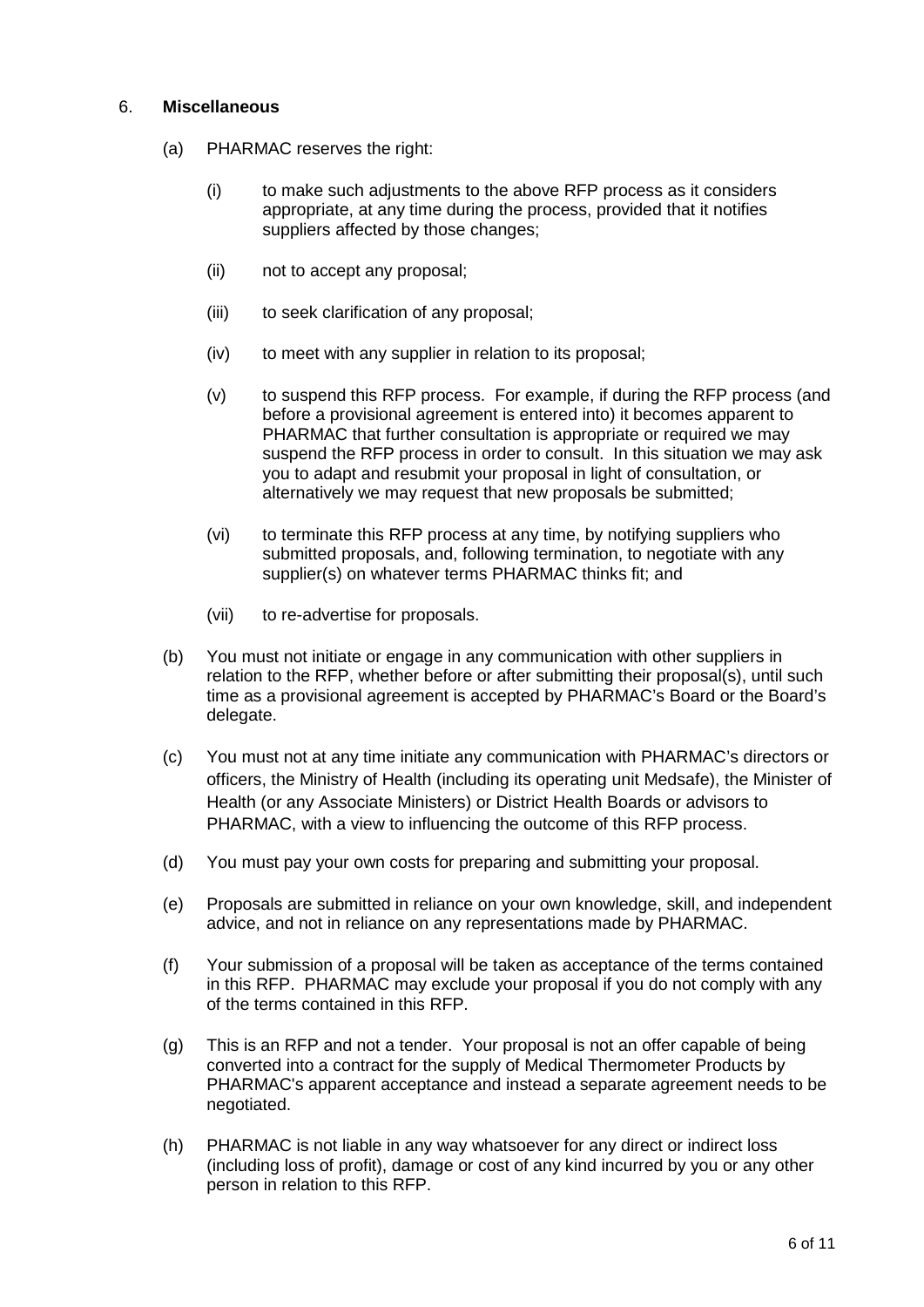- (i) PHARMAC will consider your proposal and information exchanged between us in any negotiations relating to your proposal, excluding information already in the public domain, to be confidential to us and our employees, legal advisors and other consultants, the Ministry of Health and DHBs (**Confidential Information**). However, you acknowledge that it may be necessary or appropriate for PHARMAC to release Confidential Information:
	- (i) pursuant to the Official Information Act 1982; or
	- (ii) in the course of consultation on a provisional agreement entered into with a supplier; or
	- (iii) in publicly notifying any approval by the PHARMAC Board of that agreement; or
	- (iv) otherwise pursuant to PHARMAC's public law or any other legal obligations.

PHARMAC may consult with you before deciding whether to disclose Confidential Information for the purposes described in sub-clauses (i) to (iv) above. You acknowledge, however, that it is for PHARMAC to decide, in its absolute discretion, whether it is necessary or appropriate to disclose information for any of the above purposes, provided that PHARMAC shall act in good faith in disclosing any Confidential Information.

#### 7. **Anticipated timetable**

- (a) Following receipt of proposals, PHARMAC anticipates:
	- (i) evaluating proposals in March April 2016;
	- (ii) negotiating with submitter(s) of preferred proposal(s) in April May 2016;
	- (iii) consulting on provisional agreement(s) in May June 2016;
	- (iv) PHARMAC's Board, or the Board's delegate, considering provisional agreement(s) in or after June - July 2016,

provided that the above time frames are only approximate and may be extended, without notice being required from PHARMAC, if any stages of the RFP process take longer than anticipated.

(b) Under this indicative timetable, the earliest that changes to the Pharmaceutical Schedule could be implemented is 1 June 2016.

#### 8. **Governing Law**

This RFP is governed by New Zealand law, and the New Zealand courts have exclusive jurisdiction in all matters relating to this RFP.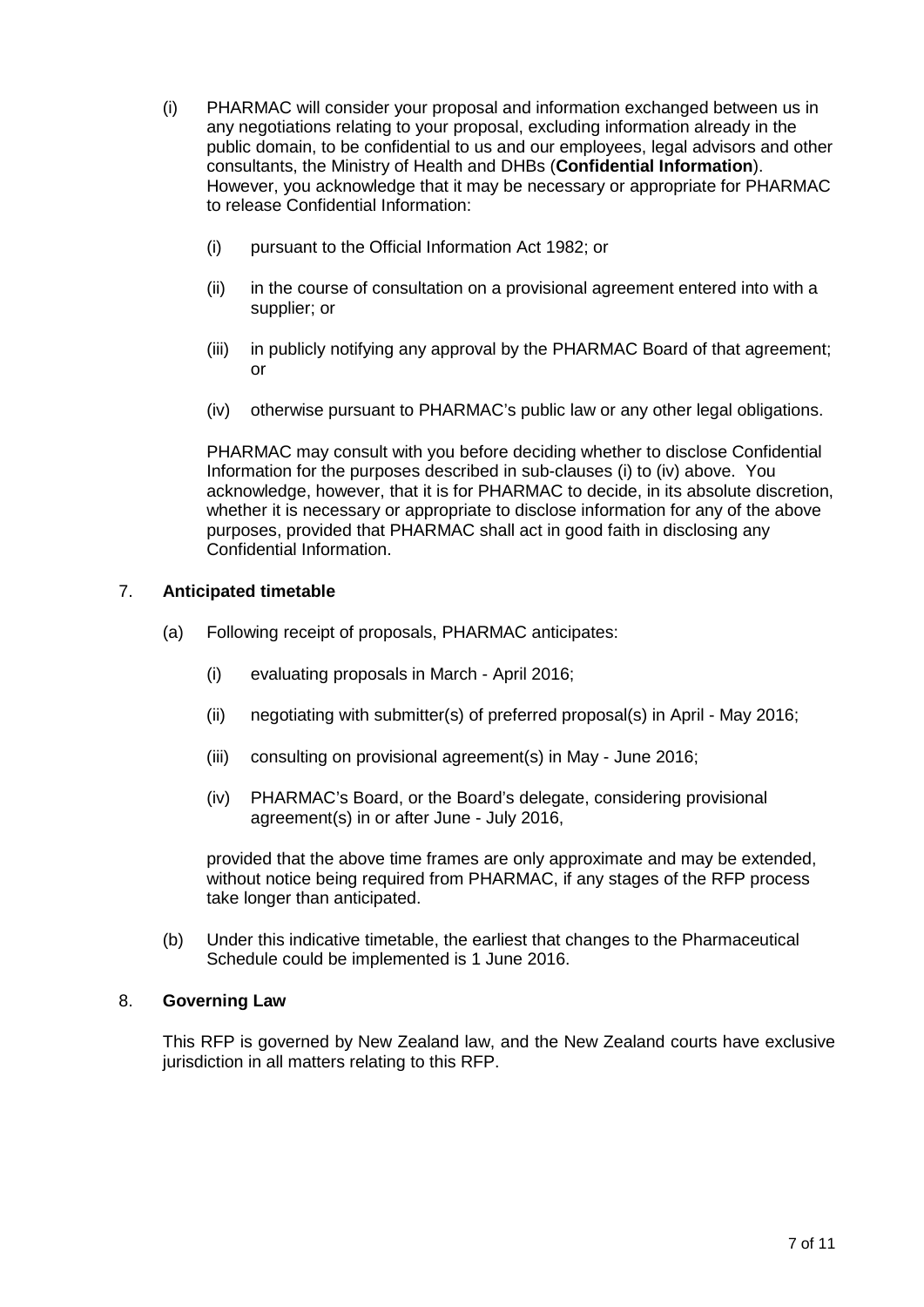#### **Schedule 3: Information to be included in your proposal**

(A spreadsheet containing information on the Submitter's Medical Thermometer Products, specifications and pricing also requires completion and submitting. See separately attached GETS document for this spreadsheet).

The following information should be included in or form part of your proposal:

- (a) full legal name of Supplier;
- (b) contact person;
- (c) contact details (including but not limited to physical address, telephone and email addresses);
- (d) confirmation that the Medical Thermometer Products meet the relevant standards and regulatory requirements for its intended use, and provide evidence of registration in one of the following foreign jurisdictions (Europe, the United States, Canada or Australia) with pre-market approval processes and/or evidence of a third party conformity assessment demonstrating the product complies with the International Medical Device Regulators Forum (IMDRF) Essential Principles for Safety and Performance. All products would require WAND notification before being considered.
- (e) details of the Medical Thermometer Products and any associated services available that are applicable to the key features of your proposal;
- (f) services provided for maintenance and calibration; please detail service agreements including, but not limited to:
	- $\triangleright$  frequency of calibration and maintenance
	- $\triangleright$  performed by DHB clinical engineers on-site, or off-site service centre
	- $\triangleright$  replacement / repair policies
	- $\triangleright$  cost of respective services, including within the warranty period and

following the expiry of the warranty period

- $\triangleright$  specialist equipment or manuals required
- $\triangleright$  training of DHB clinical engineers
- (g) indicative pricing (GST exclusive), including any related conditions or proposed terms affecting cost for PHARMAC;
- (h) alternative pricing models; PHARMAC is aware that a range of price models have been offered to DHBs in the past to cover a combination of thermometer equipment, consumables and / or servicing. Please include details of your current pricing model(s), and which DHBs have accessed the pricing model(s) in the period 1 January 2015 to 31 December 2015.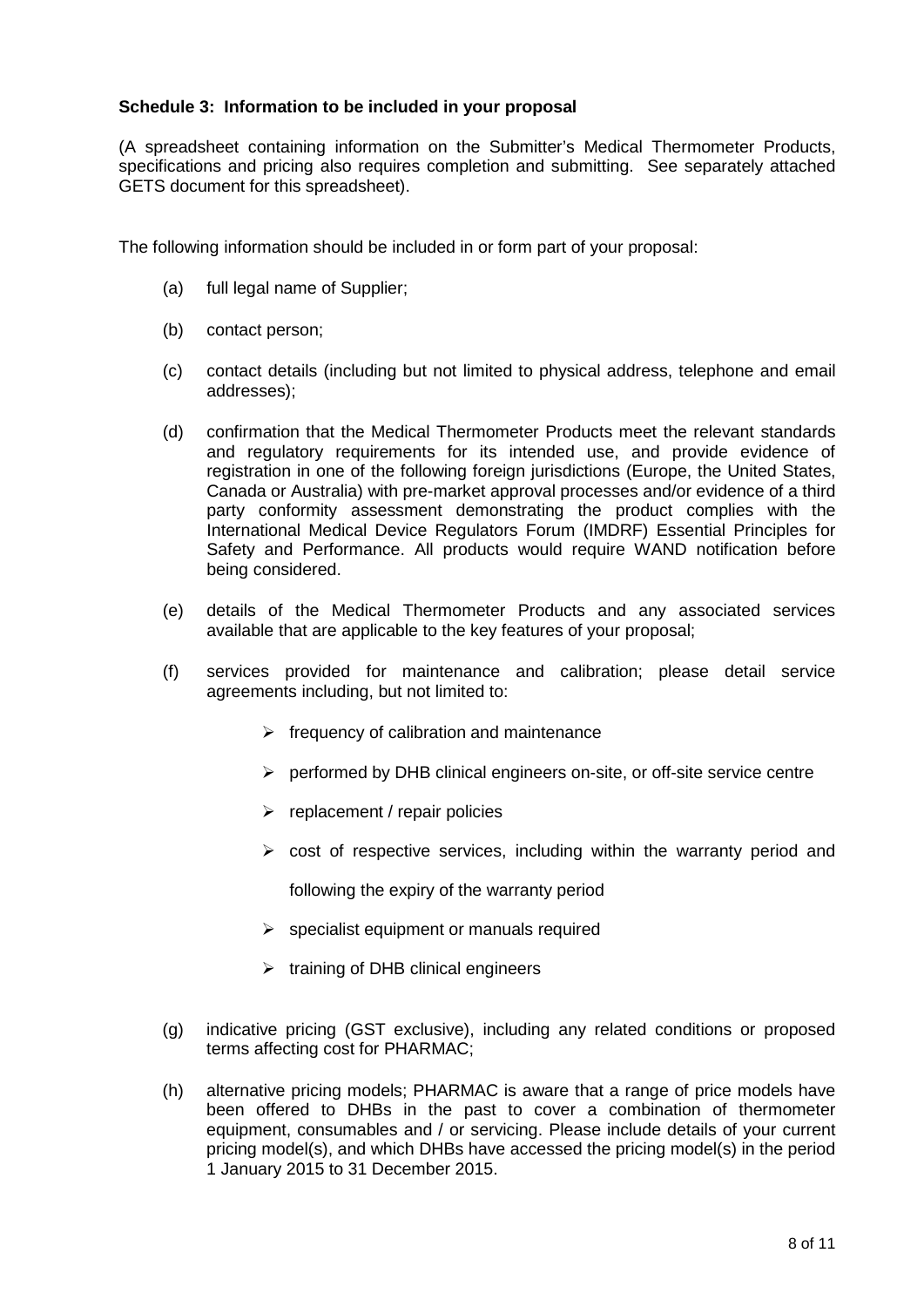- (i) confirmation that any parties who will be supplying the Medical Thermometer Products have a business continuity plan(s) with a brief summary of the plan(s);
- (j) information relating to continuity of supply of Medical Thermometer Products in New Zealand. This should include information on stockholding in New Zealand, minimum order size, delivery frequency and lead times for a stable demand situation, in the event of supply disruptions and when there is an unexpected surge in demand for your product. Please include any specific measures you will take to secure stock for New Zealand from international production;
- (k) describe your current supply arrangements, supply volumes and relevant supply terms in other major markets including recent tenders awarded (in New Zealand and/or other countries);
- (l) describe proposed distribution and supply arrangements for the Products (this includes any information regarding freight or delivery costs to DHBs);
- (m) explain your current or proposed complaints management processes, including ability to recall stock, refund or credit for damaged or faulty goods;
- (n) demonstration of experience and knowledge within the healthcare sector, and specifically with District Health Board hospitals;
- (o) Evidence of:
	- $\triangleright$  how the Supplier envisages working with PHARMAC and other key stakeholders;
	- $\triangleright$  availability of training, education and product support;
	- $\triangleright$  the Supplier's organisational infrastructure, including legal status;
	- $\geq$  an indication of pricing as appropriate for provision of the Medical Thermometer Products;
	- $\triangleright$  a copy of registration in one of the following foreign jurisdictions: Europe, the United States, Canada, Australia. For example, if product is registered in Australia, a copy of the Australian Register of Therapeutic Goods (ARTG) certificate; and
	- $\triangleright$  a copy of the WAND notification registration;
- (p) proposals/suggestions about devices and any associated services not expressly identified in the RFP that PHARMAC may wish to consider;
- (q) the Submitter's own rationale for why it considers PHARMAC should accept your proposal;
- (r) any particular information that the Submitter considers PHARMAC should take into account when assessing your proposal; and
- (s) a declaration of any conflicts of interest that the Supplier or an associated person or organisation may have that could affect or compromise the Supplier or PHARMAC in relation to this RFP process or performance under any listing agreement if successful.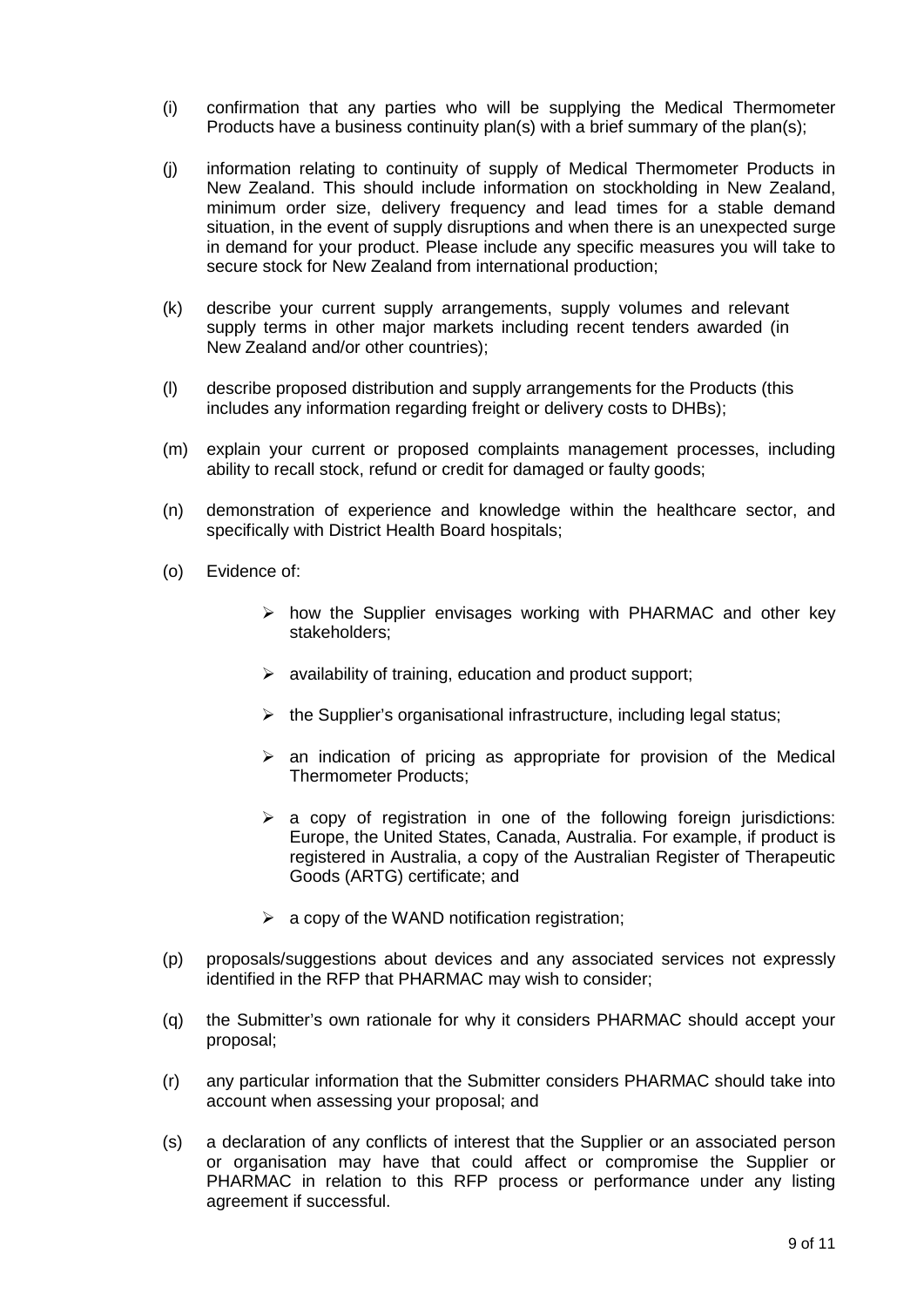## **Schedule 4: Medical Thermometer Product Details, Specifications and Pricing**

PHARMAC invites suppliers of Medical Thermometer Products to submit its range of products as applicable to the Medical Thermometer Products categories set out below. Medical Thermometer Products listed on the Pharmaceutical Schedule would be accessible by the District Health Board hospitals.

## **In Scope for the Medical Thermometer Products Category:**

The **principle purpose of the product will be to measure patient body temperature** or is used to take periodic or continuous body temperature measurements.

A full list of product details required, specifications and pricing, and in-scope descriptions, are listed in the attached spreadsheet under the following subcategories:

- Electronic medical thermometer
	- o Oral
	- o Axilla
	- o Rectal
- Infrared thermometers
	- o Ear / Tympanic
	- o Temporal artery
	- o Skin
- Patient temperature strips or dots
	- o Oral
	- o Axilla
	- o Skin
- Thermometer probes
	- o Oesophageal
	- o Rectal
	- o Nasopharyngeal
- Fibre-optic medical thermometer
	- o Patient monitoring temperature probes
- Patient temperature continuous or trend monitors
	- o Temperature monitoring system
	- o Digestive tract capsule thermometer
- Medical thermometer probe or tip covers
	- o Oral
	- o Axilla
	- o Rectal
	- o Ear / Tympanic
	- o Skin
- Medical thermometer accessories
	- o Carrying cases or covers
	- o Medical thermometer racks / bases / stands
- Miscellaneous equipment
	- o Calibration equipment
	- o Maintenance equipment
	- o Repair equipment